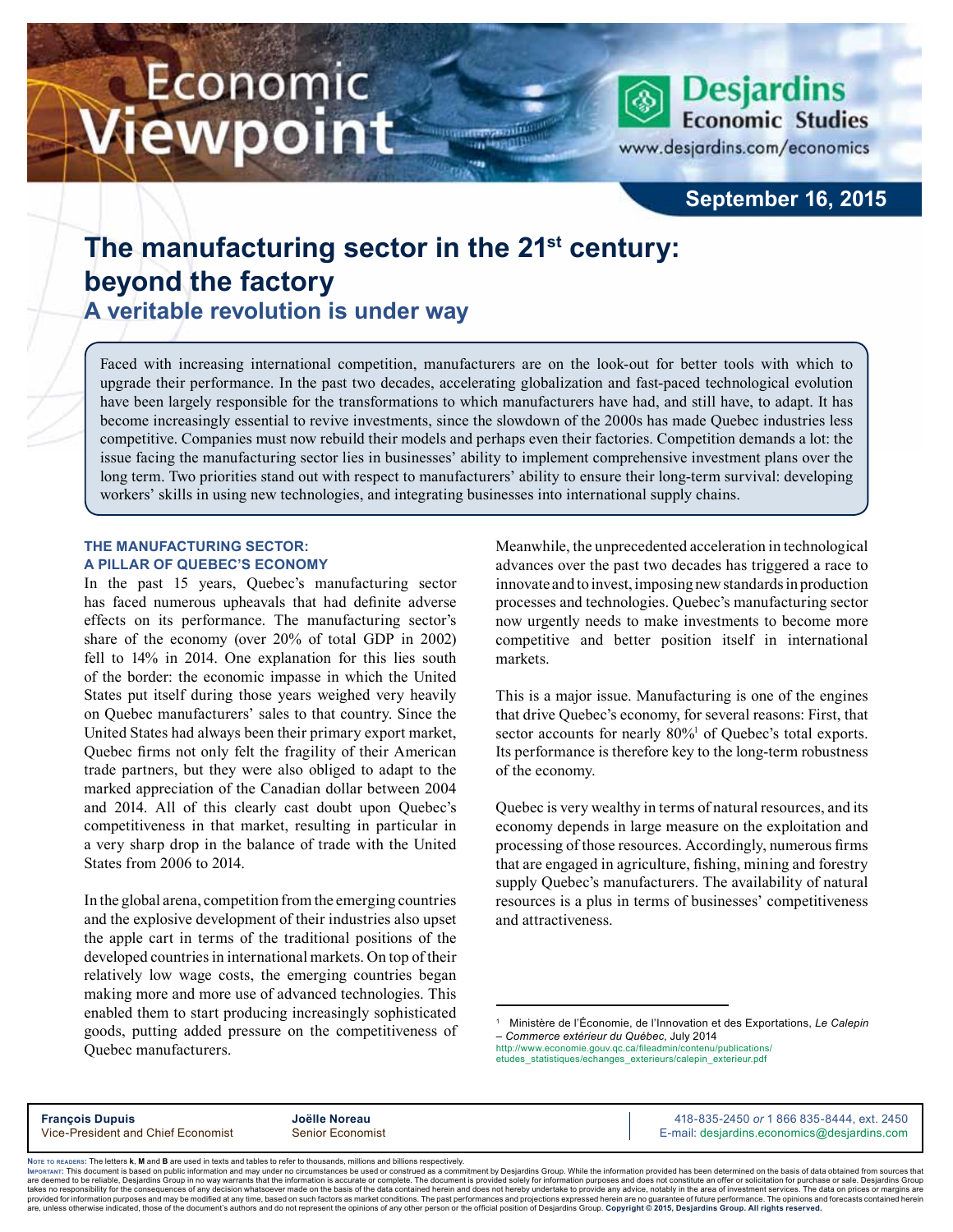

Creating new wealth depends on the technologies and innovations spearheaded by manufacturing industries. They account for over 50% of research and development spending in Quebec.<sup>2</sup> In addition, industrial research is essential to the design and marketing of new products, and is mainly orchestrated by manufacturing firms.

Between 2007 and 2011 (the most recent data available), the productivity of Quebec's manufacturing sector surpassed that of the economy as a whole by more than 20% (table 1). It is true that value-added services contribute to Quebec's productivity, but it is to a large extent in manufacturing plants that productivity gains are generated (graph 1). There is still room for improvement, however, especially when we consider the new manufacturing powers that are nipping at Quebec's heels. The productivity gap between the manufacturing sector and the rest of the economy is widening, showing how important that sector is to wealth creation.



Average weekly wages appear to be far higher in the manufacturing sector than in the rest of the economy, reminding us what an extraordinary contribution that sector makes to economic vitality.

# **Table 1 – Productivity gap between the manufacturing sector and the overall economy, Canada - Quebec - Ontario**

|                                                                             | Chained \$(2002) per hour |        |                | In $%$ |        |                |
|-----------------------------------------------------------------------------|---------------------------|--------|----------------|--------|--------|----------------|
|                                                                             | Canada                    | Quebec | <b>Ontario</b> | Canada | Quebec | <b>Ontario</b> |
| 1997                                                                        | 4,8                       | 3,2    | 7,4            | 13     | 9      | 20             |
| 1998                                                                        | 6,3                       | 4,6    | 9,6            | 17     | 13     | 26             |
| 1999                                                                        | 7,1                       | 6,2    | 11,0           | 19     | 18     | 28             |
| 2000                                                                        | 8,4                       | 7,1    | 12,8           | 22     | 19     | 32             |
| 2001                                                                        | 7,0                       | 6,4    | 10,2           | 18     | 17     | 26             |
| 2002                                                                        | 7,4                       | 5,4    | 11,6           | 19     | 15     | 29             |
| 2003                                                                        | 7,1                       | 4,9    | 11,3           | 18     | 13     | 28             |
| 2004                                                                        | 7,2                       | 5,6    | 10,7           | 18     | 15     | 26             |
| 2005                                                                        | 8,1                       | 6,6    | 11,5           | 20     | 17     | 28             |
| 2006                                                                        | 8,9                       | 7,4    | 12,7           | 22     | 19     | 30             |
| 2007                                                                        | 9,1                       | 7,9    | 12,7           | 22     | 20     | 30             |
| 2008                                                                        | 8,6                       | 8,7    | 10,5           | 21     | 22     | 25             |
| 2009                                                                        | 7,8                       | 9,1    | 8,6            | 19     | 23     | 21             |
| 2010                                                                        | 9,0                       | 9,2    | 10,6           | 22     | 23     | 25             |
| 2011                                                                        | 9,5                       | 9,2    | 11,0           | 22     | 23     | 26             |
| Average 1997-2011                                                           | 7,8                       | 6,8    | 10,8           | 20     | 18     | 27             |
| Sources: Statistics Canada, table 383-0011 and Desjardins, Economic Studies |                           |        |                |        |        |                |

<sup>2</sup> Statistics Canada, table 358-0161, Business enterprise research and development (BERD) characteristics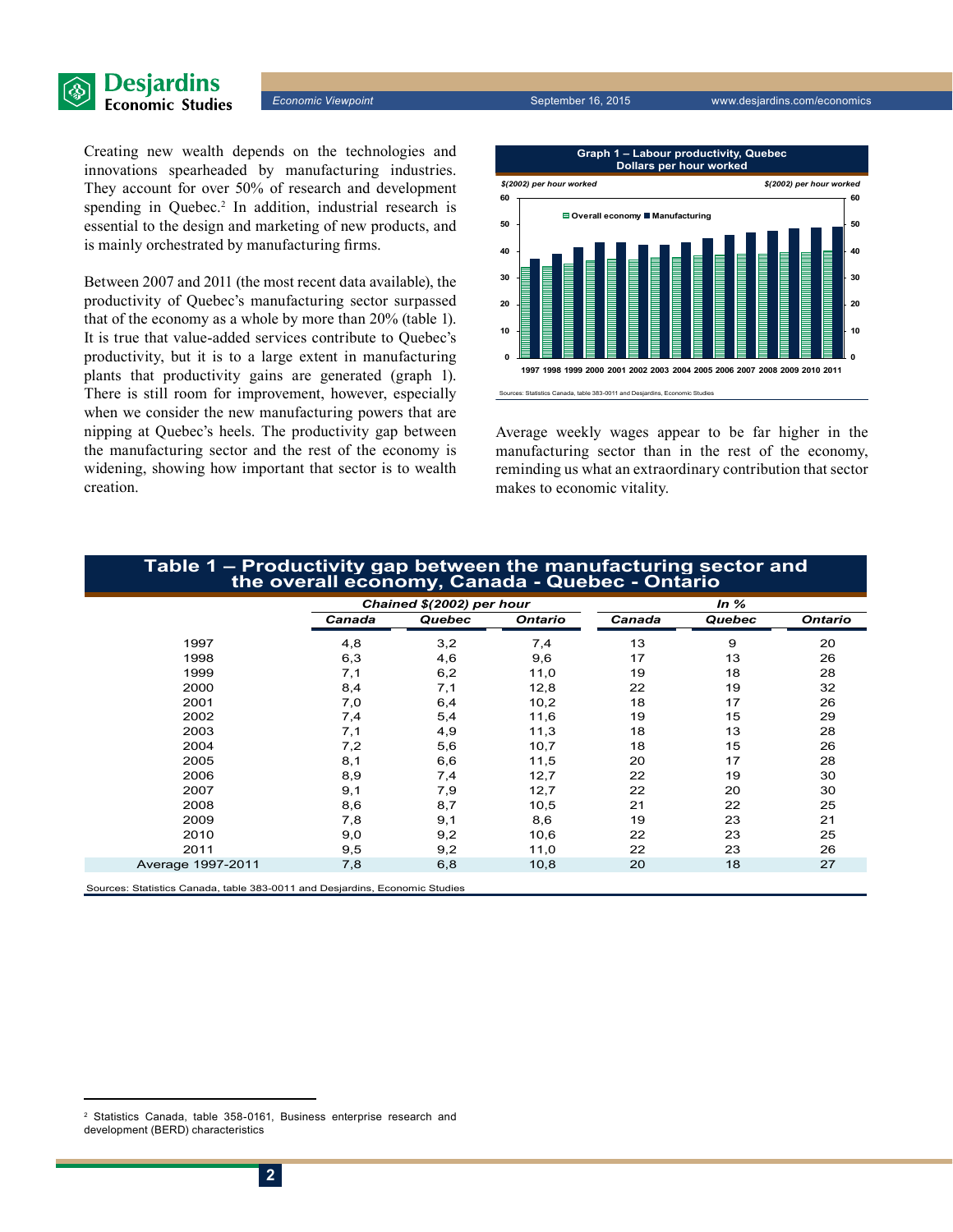### **box 1**

#### **recent performance by the manufacturing sector**

- After plummeting in 2014, manufacturing employment has rallied in 2015, but employment levels are still relatively low compared with the peak recorded at the beginning of the 2000s.
- Quebec's factory shipments have been on a clearly upwards trend since the low of 2009, but have yet to catch up to the peak of 2008. This apparent recovery is still fragile, however; annual growth in the manufacturing sector has been oscillating around a rate of zero since the beginning of 2015.
- Between 2010 and 2014, factory shipment growth came mainly from four key manufacturing industries: transportation equipment, food, wood products and rubber and plastic products. This dependence puts the diagnosis of robust health in the manufacturing sector as a whole into proper perspective.
- Across Canada, the rate of use of production capacity, after dropping from a level of around 83% in 2007 to 70% in 2009, has almost recovered (data from Q2 2015: 82%), but has yet to surpass the levels of 2005 (average of 83.7%).
- Quebec's trade deficit is largely attributable to its oil imports. However, the manufacturing sector posted a trade balance of close to zero between 2011 and 2013, given that 89% of Quebec's exports come from the manufacturing sector. This sector's role is therefore key to foreign trade's contribution to GDP growth. It would appear that the depreciation of the Canadian dollar contributed strongly to the rebound in net exports of manufactured goods that has been observed since 2014.
- Quebec accounts for 38% of Canadian high-tech manufacturing exports, and for 9% of medium-high technology exports. Looking at Quebec's exports of manufactured goods, high technology represents 24% of total exports while medium-high technology represents19% (for a total of 43%, compared with 51% for the Canadian total).3
- Fixed asset spending on machinery and equipment is heading up again in Quebec, after bottoming out in 2009. But this growth has yet to attain a satisfactory level: spending on machinery and equipment in 2014 was barely above the amount reached in 2008. That said, after rising for the first time in 2014, investment intentions are on the upturn in Quebec's manufacturing sector in 2015.<sup>4</sup> While this growth is not dramatic, it is nonetheless encouraging.

All told, Quebec's manufacturing sector is showing some resilience. Its apparent recovery is no guarantee of industrial renewal, however. The aggressiveness of the economic and industrial strategies that are being adopted in many economies, the dependence of Quebec's manufacturing performance on a few key sectors, and the relatively high proportion of low-tech exports are all factors that are weighing the province's competitiveness down. Intensifying globalization and the speed of technological advances are pushing businesses to engage in a process of constant innovation and to boldly integrate advanced technologies.

<sup>3</sup> Ministère de l'Économie, de l'Innovation et des Exportations, *Le Calepin – Commerce extérieur du Québec*, July 2014 http://www.economie.gouv.qc.ca/fileadmin/contentum

echanges\_exterieurs/calepin\_exterieur.pdf 4 Statistics Canada, Table 029-0045 - Capital and repair expenditures,

according to the North American Industry Classification System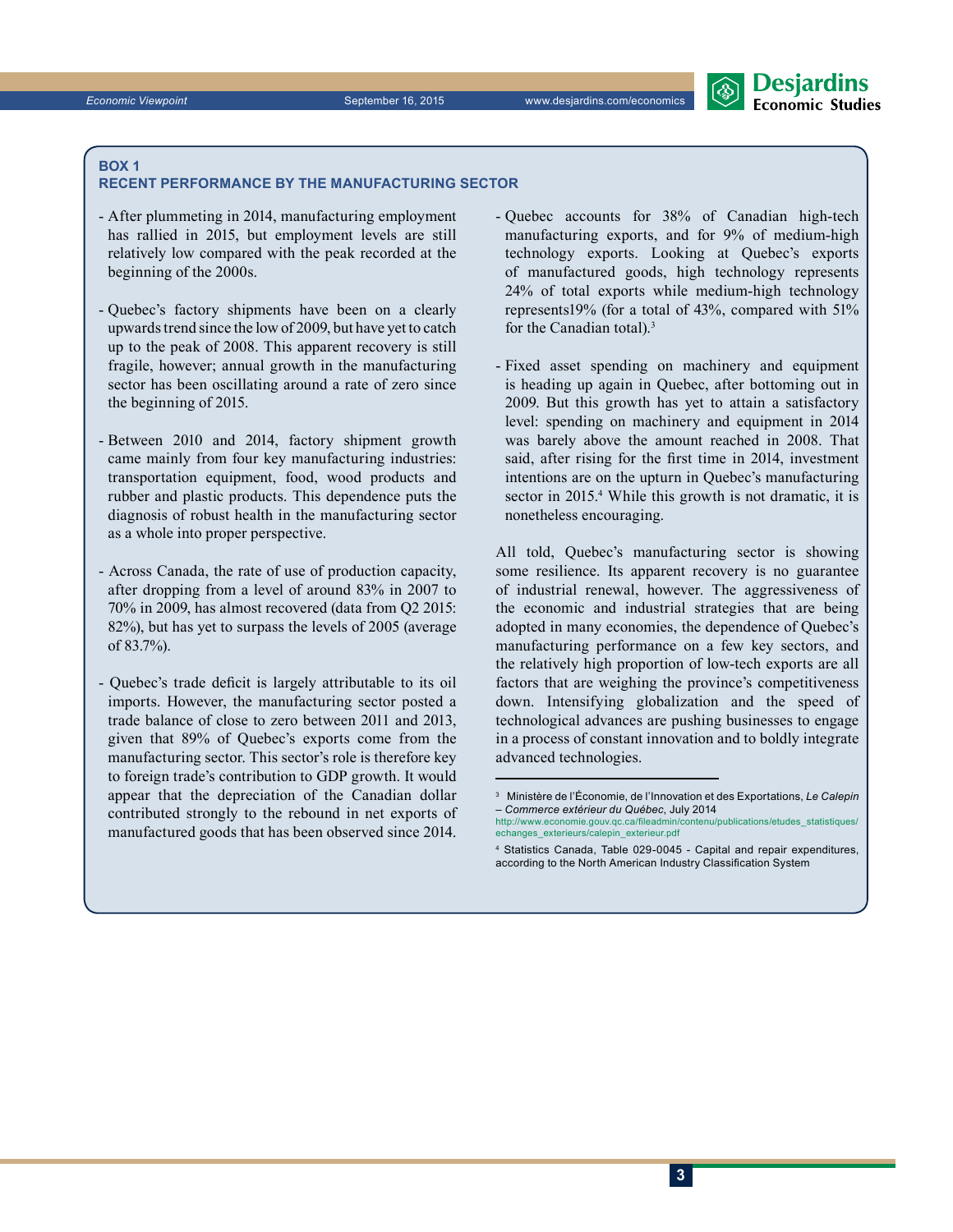

# **Economic boundaries are breaking down: industrial consequences**

In recent years, the volume of international trade around the world has increased, despite hitting bottom in 2009 and the relative fragility of global growth.<sup>5</sup> This has been accompanied by a repositioning of production clusters, largely in favour of the emerging countries. The relocation of manufacturing activities close to new, developing markets and to countries with lower production costs, the growth of intra-firm activities and the global activities of multinational corporations are all factors that have been breaking down economic borders. This process has resulted in greater segmentation and geographic dispersal of work and production. In addition, the proliferation of trade agreements (in particular bilateral ones) providing better frameworks for trade rules, has also encouraged increased trade and, more broadly, the internationalization of business.

The changing trends in global trade have forced businesses, especially SMEs, to adjust their growth strategies and their internal management models. Their ability to go global, and to participate in global value chains, has become all-important.

Nowadays, international trade requires that production be flexible and reactive; this implies excellent mastery of the business environment. The growing interdependence of economies increases the external risks facing businesses, increasingly pushing them to establish strong ties with their business partners. The effects of globalization are making themselves felt more and more and are having consequences on national economies. These include the instability of global markets (commodities, energy, etc.), protectionist behaviours and the consequences of geopolitical tensions.

This trend towards globalization has also affected the domain of information and technology. The emerging countries have become industrialized with the huge advantage of "starting from scratch" and of quickly adopting advanced technologies. The more developed economies, traditionally more active in industrial research and development and in the manufacture of value-added products, now find themselves facing emerging economies that are able to make a stand in markets that, in the past, were largely their own preserve.

The western economies must therefore become more productive and more competitive. This seems to be at the core of the strategies that have been adopted in the United States and in some European countries, in particular Germany, which are sparing no effort to boost and strengthen the performance of their factories.

According to Statistics Canada, 54% of the world's imports consist of intermediate goods<sup>6</sup> (semi-finished goods), while the foreign content of Canadian exports is tending to increase. Thus the "made in" label has become an increasingly murky indication of the source of products. This is precisely what characterizes the reorganization of industrial production: the value chains are completely and definitively global. However, the increase in foreign content does not necessarily imply a decline in national production, but rather a redefinition of the competitive advantages and industrial specializations of each country.

For businesses, growth depends on the scope of their international activities and on the technological level of their production, in response to three major industrial transformations. These are a) a new market structure characterized by global value chains; b) the emergence of advanced manufacturing technologies; and c) the growth of intangible capital in manufacturing activities.

# **Global value chains: a new reality**

Globalization has thus multiplied the forms that international trade relations can take, broadening and complexifying businesses' field of action. They must now adopt a definitively global vision in their production operations. This new complexity can be gauged from the value chains: from product design to marketing, understanding value chains makes it possible to better grasp all the possible ways to improve a firm's productivity, to benefit from technological transfers, and to optimize procurement, production processes and distribution and logistical operations. Once inserted into a global value chain, the firm develops a business intelligence and perspicacity specific to the realities of international markets. Global trade has not only broken down geographic borders, it has also rendered the segmentation of industries obsolete; instead, it favours an approach more focused on optimizing operations and creating value at every step of production and distribution. In short, we must make the best use of each player's strengths.

<sup>5</sup> Desjardins Economic Studies,*Why has growth flagged in international trade?*, April 2015 https://www.desjardins.com/ressources/pdf/pv150427-e.pdf?resVer=1430142036000

<sup>6</sup> Statistics Canada, *Global Value Chains and the Productivity of Canadian Manufacturing Firms*, March 2014 http://www.statcan.gc.ca/pub/11f0027m/11f0027m2014090-eng.pdf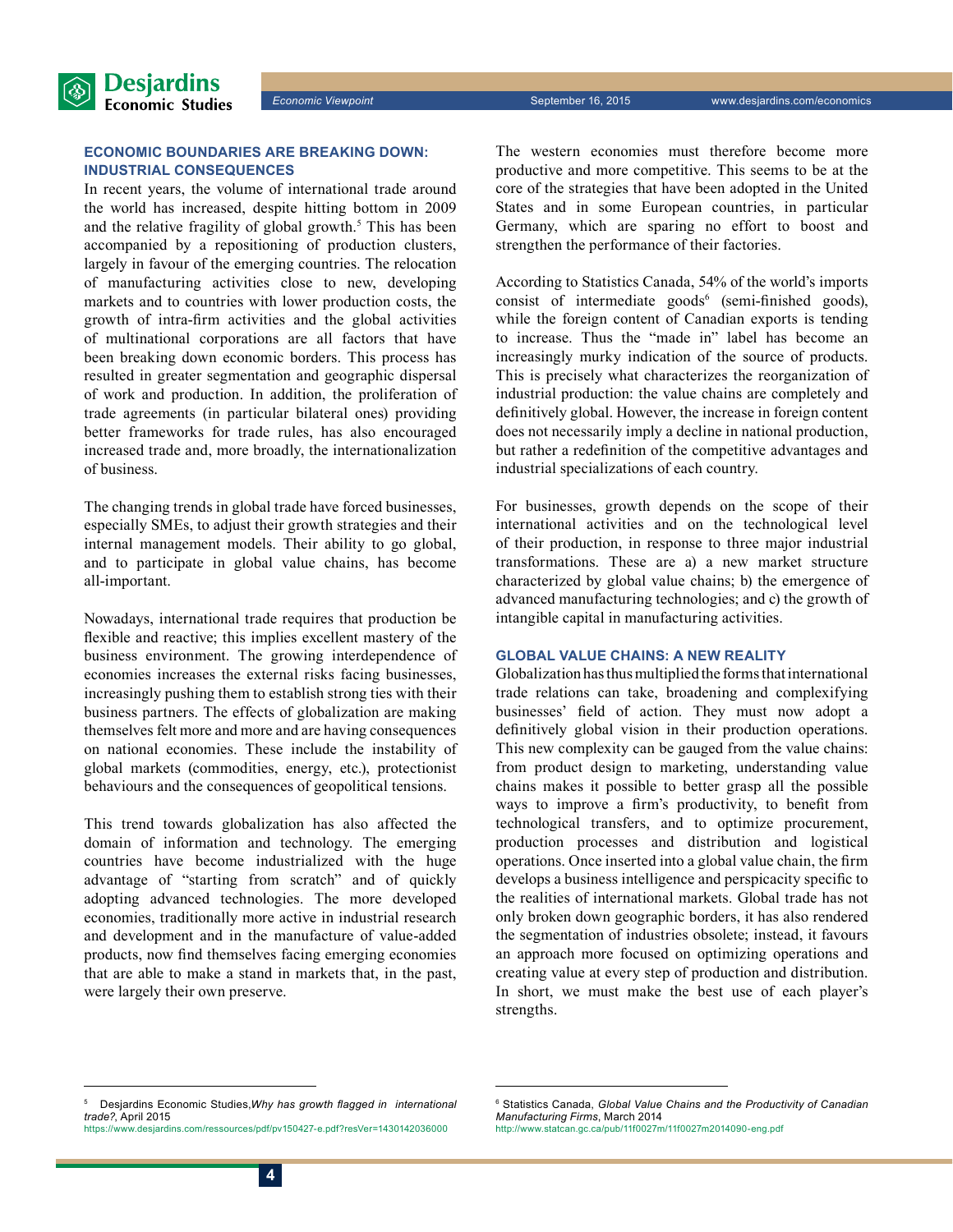

In sectors where production standards are determined globally, the manufacturing phase no longer offers much in the way of profit margins. In high-wage economies, gains are increasingly to be found upstream (innovation, design) and downstream (marketing and branding strategy) of the intermediate, production phase, even though a strategic procurement strategy can increase profitability all along the value chain.

To an increasing degree, manufacturing firms are striving to achieve greater profitability by combining the sale of their products with service activities. The distinction that was traditionally made between goods production and service production appears less and less valid. We also note that the various phases of value chains are increasingly less partitioned from each other. An example may shed some light on this idea: marketing and customer relations functions are increasingly connected to the production functions, with direct communications about the existence of manufacturing defects or changes to orders.

Beyond cost reduction (linked to location or to procurement strategies, for example), it appears that the bulk of the gains achieved by optimizing the value chain are to be found in the transfer of technologies: the firm benefits from the effects of learning by being present in the export markets. This is revealed in a study from Statistics Canada.<sup>7</sup> According to this study, while firms that are integrated into a global value chain can indeed lower their costs through procurement from low-wage countries, the productivity gains associated with exports mainly arise from the integration of technologies, in particular information technologies and new production technologies. Being present in the most technologically advanced markets pushes firms to adopt production models that are increasingly computerized, automated or robotized. Thus businesses' adoption of cutting-edge technologies and their international development are two concurrent processes that are essential to their growth.

# **Advanced manufacturing, or Industry 4.0**

Advanced manufacturing consists in using innovative technologies to improve products and production processes. This involves using "cutting-edge" technologies. While some sectors, such as aerospace or biotechnologies, consider using the latest technologies an obvious necessity for their activities, all industrial sectors, including long-established ones (such as forestry or agri-food) need to raise the technological standards of their production and distribution operations. Quebec is not a leader in this regard (table 2).

# **Table 2 – Percentage of manufacturing establishments using advanced technologies by operations group<sup>8</sup>**

|         |                                                         | Among those, use of advanced technologies by group     |                                              |                   |                       |                                              |                                   |
|---------|---------------------------------------------------------|--------------------------------------------------------|----------------------------------------------|-------------------|-----------------------|----------------------------------------------|-----------------------------------|
|         | <b>Establishments</b><br>using advanced<br>technologies | Design,<br>engineering<br>and virtual<br>manufacturing | Processing,<br>manufacturing<br>and assembly | <b>Inspection</b> | <b>Communications</b> | <b>Automated</b><br>handling of<br>materials | <b>Integration</b><br>and control |
| Ontario | 92.9                                                    | 72.8                                                   | 55.1                                         | 26.0              | 96.1                  | 38.4                                         | 69,6                              |
| Quebec  | 91.7                                                    | 65.9                                                   | 50.9                                         | 21.3              | 94.7                  | 34.5                                         | 71,4                              |
| Canada  | 91.5                                                    | 69.3                                                   | 50.3                                         | 22.5              | 95                    | 34.7                                         | 68,4                              |
|         |                                                         |                                                        |                                              |                   |                       |                                              |                                   |

Source: Institut de la statistique du Québec, Les technologies de pointe dans le secteur de la fabrication au Québec en 2007

<sup>7</sup> Statistics Canada, *Global Value Chains and the Productivity of Canadian Manufacturing Firms*, March 2014

http://www.statcan.gc.ca/pub/11f0027m/11f0027m2014090-eng.pdf

<sup>&</sup>lt;sup>8</sup> Institut de la Statistique du Québec, Les technologies de pointe dans le secteur de la fabrication au Québec en 2007

http://stat.gouv.qc.ca/statistiques/science-technologie-innovation/technologie-pointe/ technologies-pointe-fabrication.pdf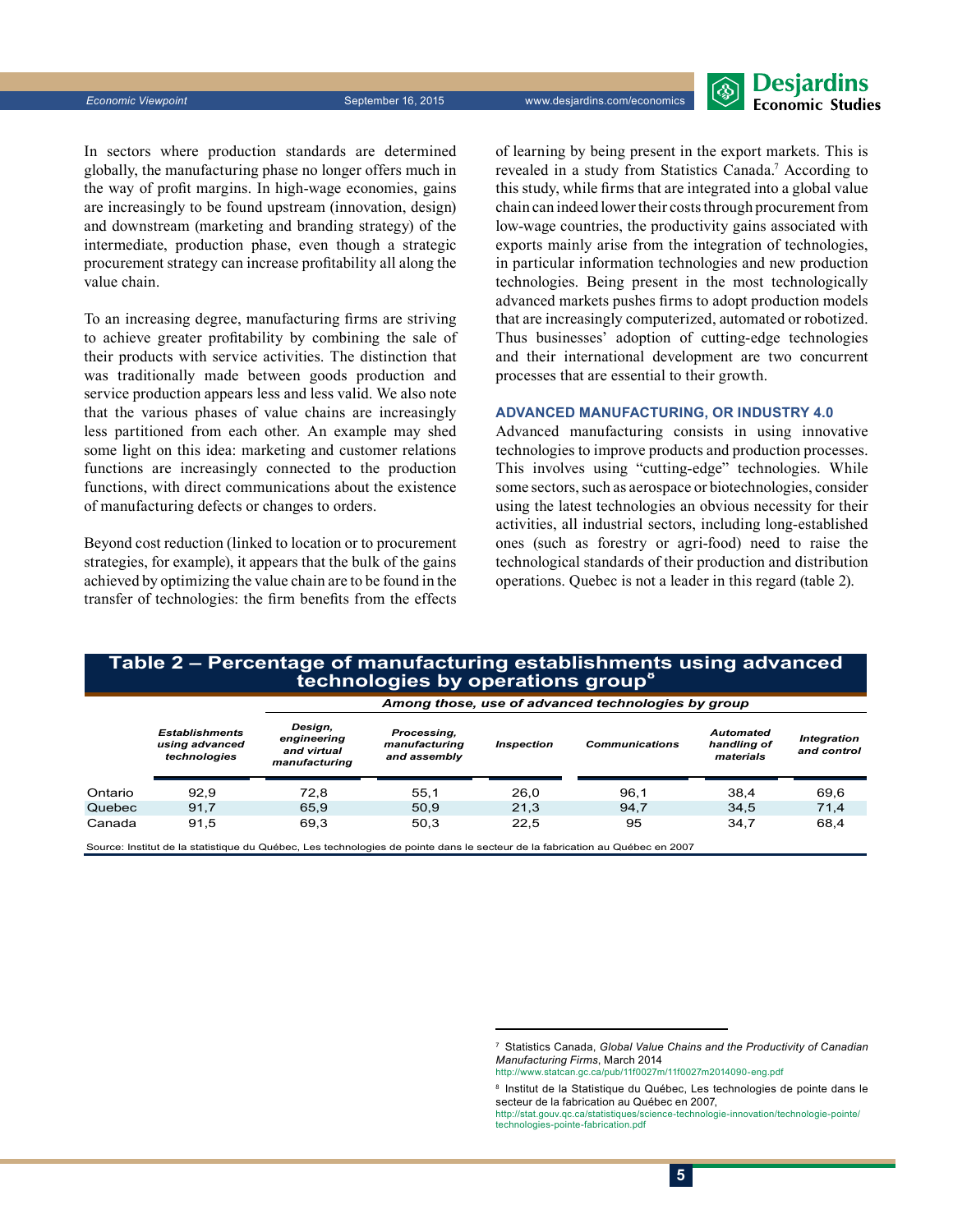

# **Box 2**

# **Exemples of new advanced technologies**

The digital revolution, spurred on by the Internet and by information and communications technologies (ICT), has made it possible to reach new peaks in the fields of robotics and mechanization. The manufacturing sector knows how to seize all these opportunities, but it is also a master when it comes to developing new production technologies. Of these, 3D printing, nanotechnologies, connected objects and augmented reality appear to be the most revolutionary.

# **3D printing**

3D printing is a process in which a real object is produced from a digital file by depositing and solidifying material in layers to obtain the final object. While plastic and metal are most frequently used, more recent developments in 3D technology make it possible to also use organic materials such as food products or biological tissue. Many techniques and processes are used, often depending on the materials. In the manufacturing sector, the production of one-off items, with complex geometry or consisting of one, single piece, makes 3D printing technologies particularly useful, especially in the aerospace and automobile industries.

# **Nanotechnology**

Nanotechnology (sometimes called the technology of the extremely small) consists of a series of processes for manufacturing and manipulating structures, such as electronic or chemical structures, devices and material systems at the scale of a nanometer. Nanotechnology is used as extensively in industrial settings as in the field of medicine, and is enjoying rapid growth. Major nanotechnology projects include the development of nanorobots and nanomedicines. In the manufacturing sector, nanotechnology is found in energy storage, technical textiles (used in agriculture, roadworks, construction, the field of medicine and transportation),

Advanced manufacturing technologies enable firms to confront the various pressures of global competition. These technologies:

- help make firms more flexible and enable them to react faster, in particular thanks to information technologies that provide ongoing communication between the various devices and the steps of manufacturing and distribution;
- help to improve quality and encourage continuous improvement thanks to the systematic use of sensors dedicated to control and self-diagnosis;

microelectronics, as well as in traditional sectors such as the manufacturing of wood products. Nanotechnology is also used in 3D printing.

## **Connected objects**

These are objects connected to the Internet that offer extra value in terms of functionality, information and interaction with their environment. These are not computer peripherals, but rather objects that are in communication with other systems. Connected objects are made possible by the extreme miniaturization of electronic components and are used in particular for collecting information, reacting to their environment and triggering particular actions. In the manufacturing sector, connected objects may be found throughout the production chain, often in the form of sensors or control systems, measuring a multitude of parameters and making it possible to make real-time adjustments as needed at every step of production. The fields of maintenance, management of energy consumption, transportation and logistics now use connected objects almost systematically.

# **Augmented reality**

Sitting at the crossroads of various technologies, augmented reality makes it possible to put a set of virtual data into interaction with the real world and increases the perception of reality, in real time. The Google Glass headmounted device is one frequently mentioned example. Initially used in military applications, augmented reality is being extensively developed in industrial settings. Some examples include: simulation in the field of transportation helps improve safety; viewing assembly process data in real time reduces production errors; product design and prototype development make use of applications that promote more innovative and productive manufacturing.

- offer the benefits of better production planning thanks to simulation technologies that can also be used to validate and accelerate processes used to innovate and to develop new products;
- offer the advantage of contemplating mass customization,<sup>9</sup> without compromising economies of scale, thanks to mechanization, robotization and 3D printing;

<sup>9</sup> Mass customization refers to a firm's ability to produce a customized product at a unit cost that is both profitable and comparable to that of largescale production. Mass customization has become possible thanks to digital technologies.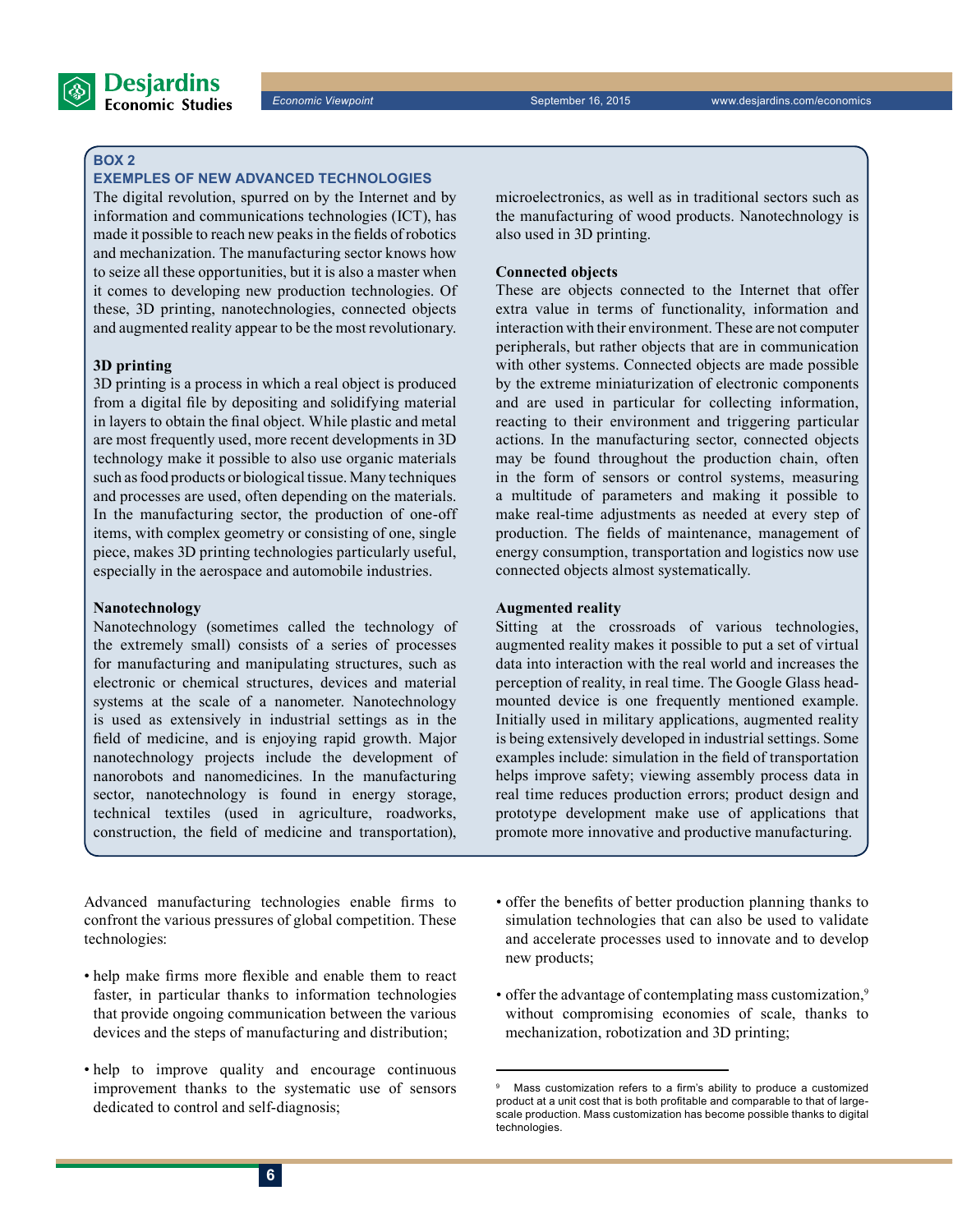

- lead to an overall increase in production efficiency, thanks to cost reduction, increased collaboration with suppliers, better management of procurement, zero defects and a faster pace of production;
- facilitate interactions with customers thanks to communications between the producer and the consumer (transactional Internet);
- lie at the heart of the development of green technologies and the accelerated adoption of sustainable development principles. They can reduce firms' ecological footprint by increasing their energy efficiency and minimizing the use of materials and natural resources, thus helping them evolve towards eco-design.10

The advanced production chain produces, collects and processes a multitude of data that enable the firm to monitor its production processes very precisely and to generate technical expertise specific to its activity, promoting continuous improvement and innovation. Making use of this new knowledge constitutes the foundation of so-called intangible capital, which is now the main pillar on which the value of manufacturing firms is built.

# **Intangible capital: definition and issues**

Manufacturing firms are positioning themselves in a new environment and are seeking new, competitive advantages that will make them unique and ensure that their business grows.

A firm's value is no longer measured just on the basis of its material or financial assets, but increasingly on what are referred to as its "intangible assets," i.e. those that stem from information and knowledge (box 3). Data show that in the United States, investments in intangible assets have reached  $12\%$  of GDP,<sup>11</sup> a level higher than that of investments in machinery and equipment (graph 2). With investments in intangible assets reaching 9% of GDP, Canada is also one of the countries where the relative share of intangible capital is the highest. Thus, manufacturing production systems are looking more and more like information systems.



Since innovation systems and intangible assets are at the heart of value creation, the firm itself is increasingly intangible.

Clearly understanding what constitutes intangible capital is therefore indispensable to the enhancement of a firm's value and its growth. While material assets are naturally still important in the manufacturing sector, the role played by intangible assets in value production and in the competitive position of firms is expanding. Tertiary activities upstream and downstream of product manufacturing are increasingly wielding more influence over manufacturing activities. This trend is changing the value of information and is reformulating management methods, which are now more focused on managing knowledge. This makes the quality of labour crucial.





<sup>10</sup> Desjardins Economic Studies, *Ecodesign: When the environment and the economy work together*, June 2015

https://www.desjardins.com/ressources/pdf/per0615e.pdf?resVer=1433350219000

<sup>11</sup> Organisation for Economic Co-operation and Development, *OECD Science, Technology and Industry Scoreboard 2011.*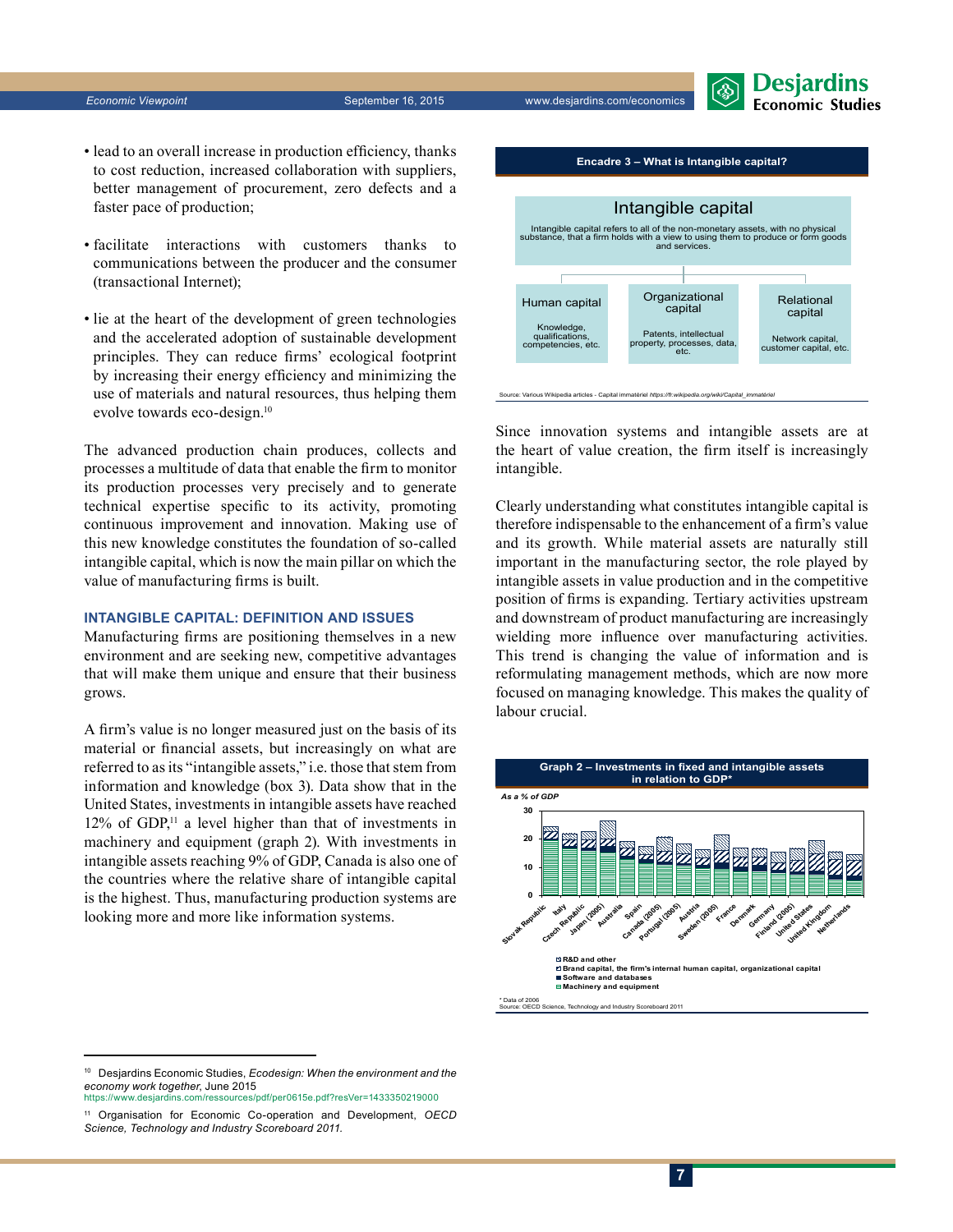



Effective matching of workers' professional qualifications with the needs of businesses is key to increasing the ability of firms to innovate in markets that are constantly changing. On this point, the German model of worker training serves as a benchmark: it proposes training that is adapted to the needs of industry. The dual system of professional and technical training that is applied in Germany proposes a theoretical component that participants learn concurrently with their work placement in industry. Thanks to a highly developed internship system and training centres that are operated within the firms, employees receive an education that is tailored to the firm's performance objectives. Bridges are encouraged between university, technical and vocational education, an approach that probably fosters innovation. While this model is certainly not perfect, it does present the enormous advantages of promoting the integration of young workers into the job market, and of increasing production quality, engagement, productivity and employees' ability to participate in the firm's technological progress.

Two major issues remain for achieving full recognition of intangible capital: that of the accounting measurement of intangible assets, and that of the protection of intellectual property, both of which can be interrelated. Patents, which are intangible assets, constitute both the foremost legal instrument protecting intellectual property and an indicator of innovation in themselves. The data on patents held in Quebec suggest that we are somewhat behind in this regard, especially in terms of the number of invention patents per billion dollars of gross domestic expenditure on research and development (GERD). In addition, the data on the numbers of people in R&D have been declining since 2009.

Now that information and knowledge can be infinitely shared, the ability of firms to capitalize on their differences and to turn their intangible assets into a lasting comparative advantage is one of the major challenges of the digital age. The race towards innovation is on.





Sources: United States Patent and Trademark Office (USPTO) and Institut de la statistique du Québec



### **Long-term investment planning for new industrial momentum**

Considered to be one of the pillars that will reinvigorate the economy, both in Quebec and in the majority of industrialized countries, the manufacturing sector is in the throes of change. The unprecedented acceleration of globalization has definitively expanded the playground open to firms, which are facing both new, competitive pressures, and new business opportunities.

Manufacturing firms are not only more internationalized, they are more "intangible," and at the core of their performance lie several things: an organization of production closely tied to data management, a well-trained labour force, knowledge development, continuous improvement and the constant necessity to innovate. In order for a firm to achieve gains in productivity and competitiveness, it must put long-term investment plans in place.